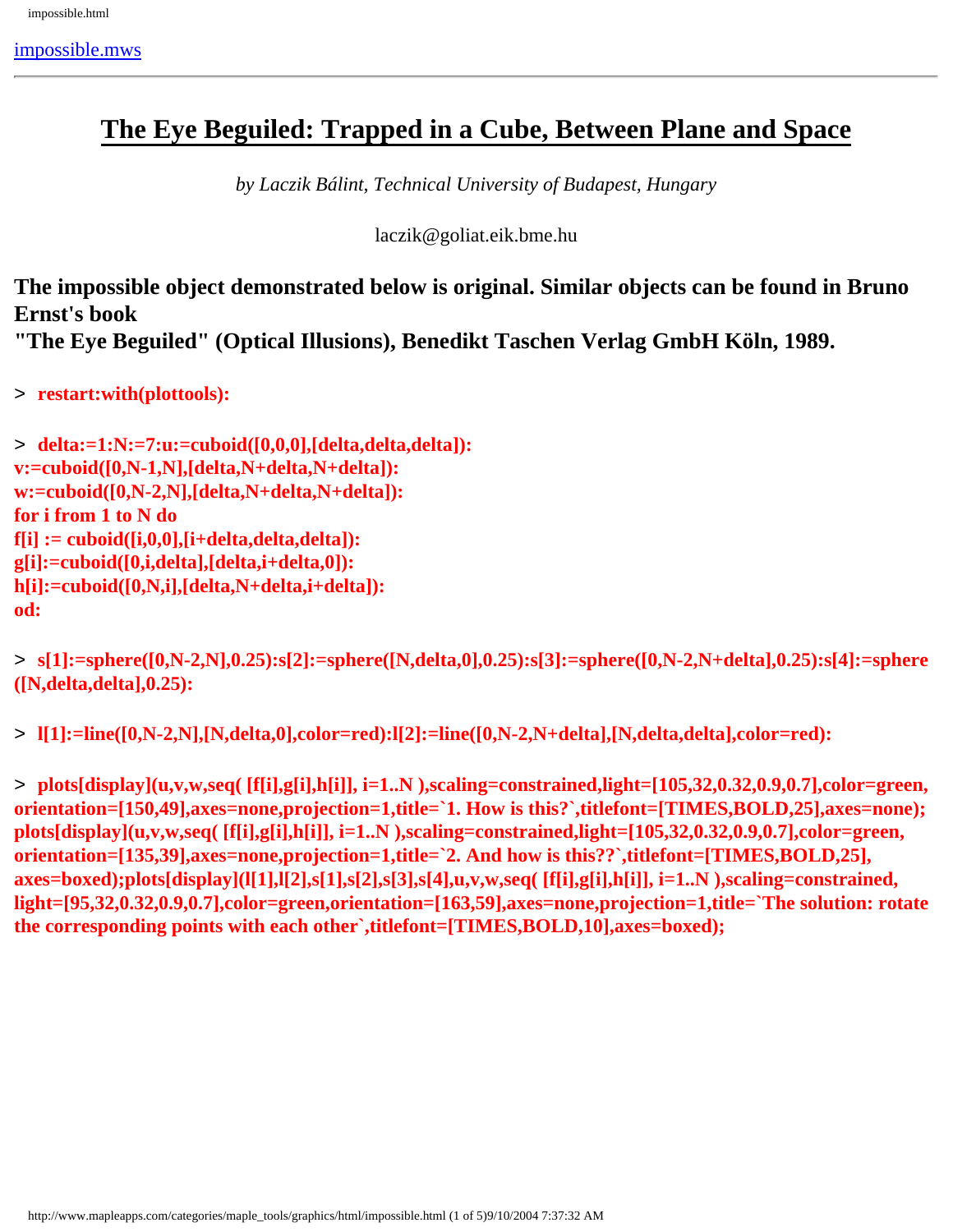# 1. How is this?

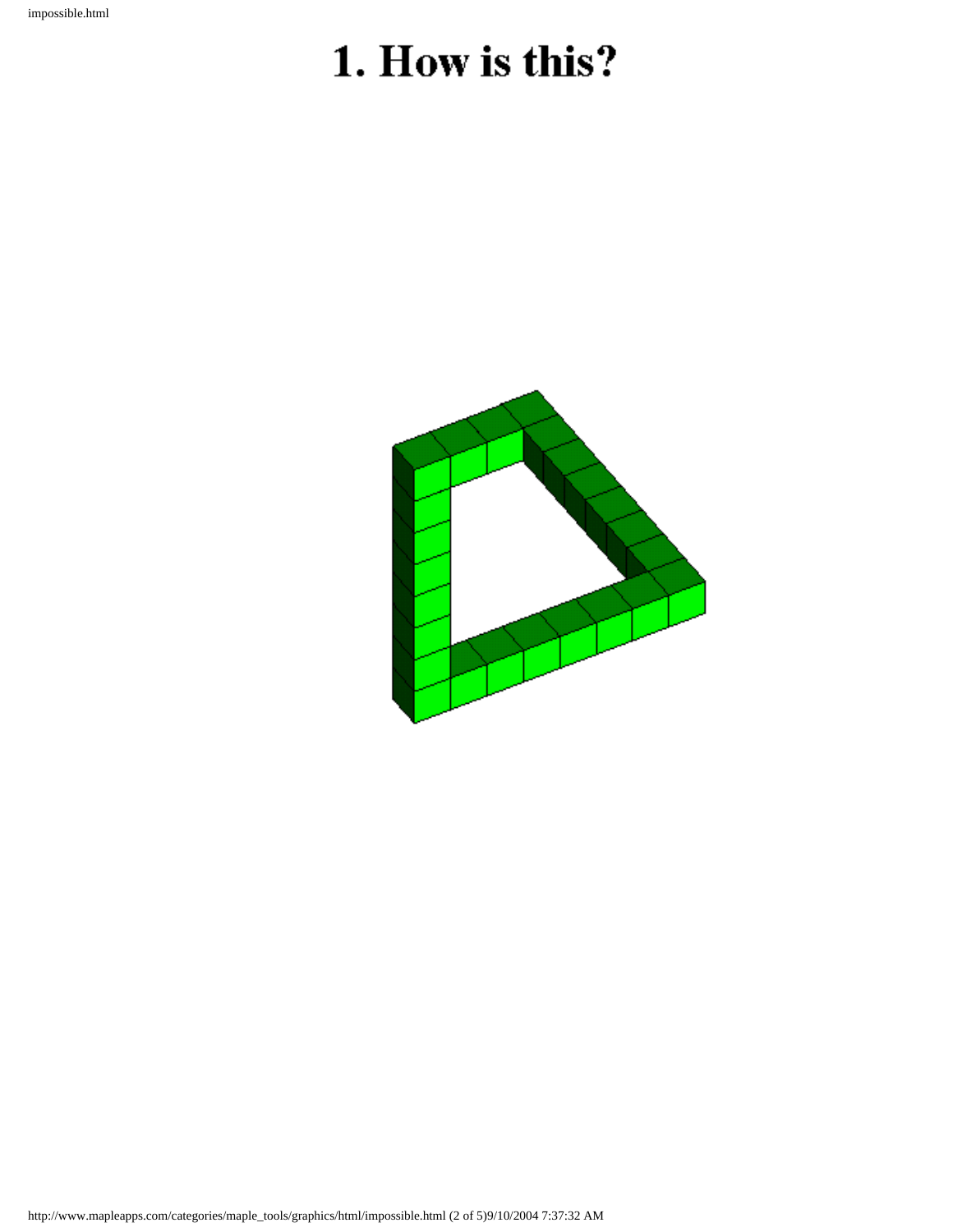## 2. And how is this??



The solution: rotate the corresponding points with each other



#### > **with(geom3d):**

Warning, these names have been redefined: circle, dodecahedron, hexahedron, homothety, icosahedron, line, octahedron, point, polar, reflect, rotate, sphere, stellate, tetrahedron, transform, translate

> **point(P1,[0,N-2,N]):point(P2,[N,delta,0]):point(P3,[0,N-2,N+delta]):point(P4,[N,delta,delta]):point(P5, [coordinates(P1)[1],coordinates(P1)[2],0]):point(P6,[coordinates(P2)[1],coordinates(P2)[2],0]):point(P7, [0,0,0]):point(P8,[0,1,0]):**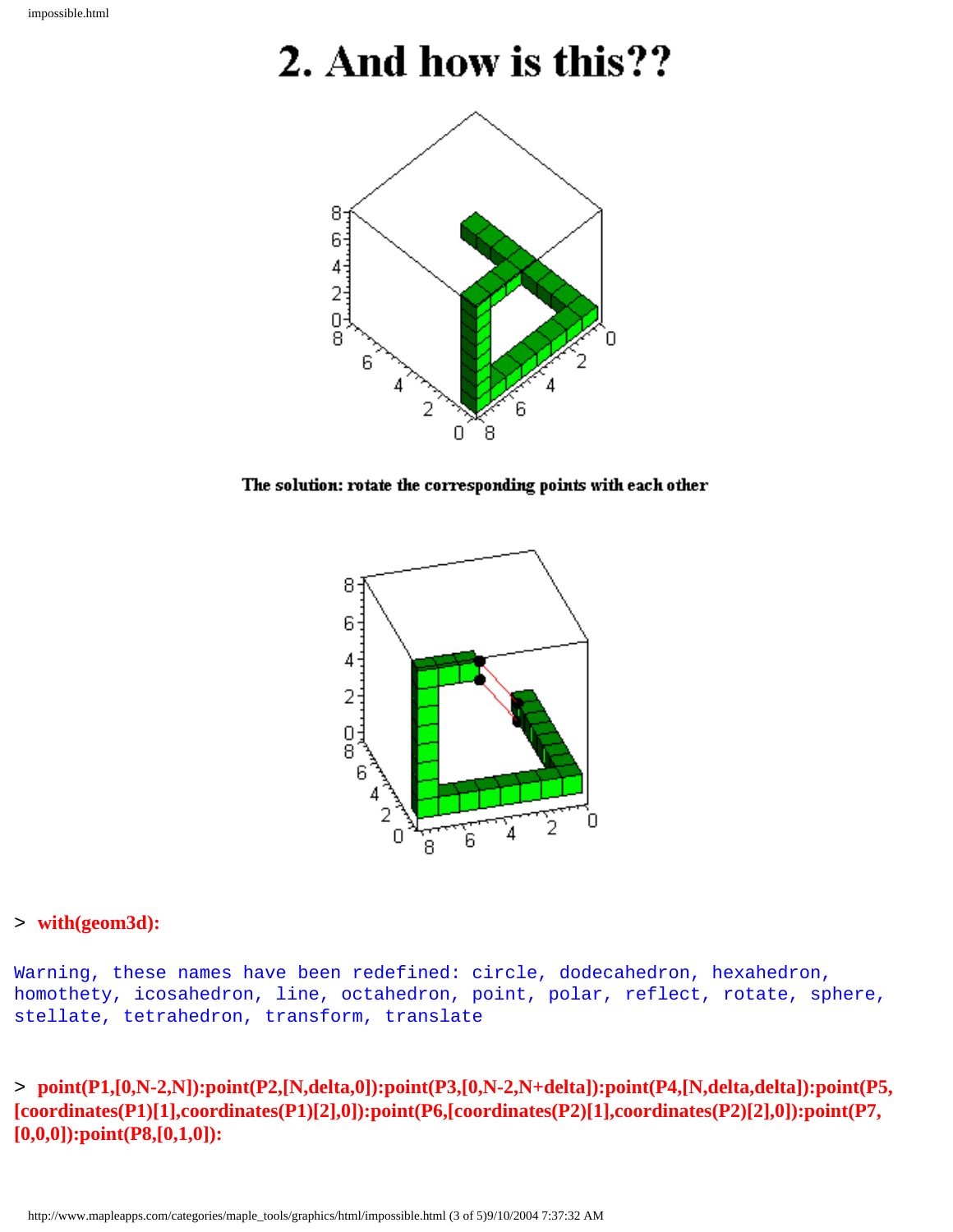impossible.html

#### > **line(L1,[P1,P2]):line(L2,[P3,P4]):line(L3,[P5,P6]):line(L4,[P7,P8]):**

The points P1 to P8 represent the significant points of the impossible object that we are making. The lines L1 and L2 are lines corresponding to the points P1 to P4, while the line L3 represents the projection of L1 (or L2) onto the plane xy and the line L4 represents the y-axis. To construct and display this object correctly, we need to rotate the basic figure around the z-axis at an angle **a** and around the y-axis at an angle **b** . (We must specify **a** and **b** in terms of the 3-dimensions that we wish to view the plot from)

> **#draw({L1(color=red,thickness=3),L2(color=red,thickness=3),L3(color=blue,thickness=3),L4(color=green, thickness=3)},axes=normal,labels=[x,y,z],axesfont=[TIMES,BOLD,10]);**

> **alpha:=evalf((Pi/2+FindAngle(L4,L3))\*180/Pi);beta:=evalf((Pi/2-FindAngle(L1,L3))\*180/Pi);**

 $\alpha = 150.2551187$  $\beta = 49.03407524$ 

> **AreParallel(L1,L2);**

true

> **plots[display](u,v,w,seq( [f[i],g[i],h[i]], i=1..N ),scaling=constrained,light=[105,32,0.32,0.9,0.7],color=green, orientation=[alpha,beta],axes=none,projection=1,title=`Construction with calculated angles`,titlefont= [TIMES,BOLD,15],axes=none);**